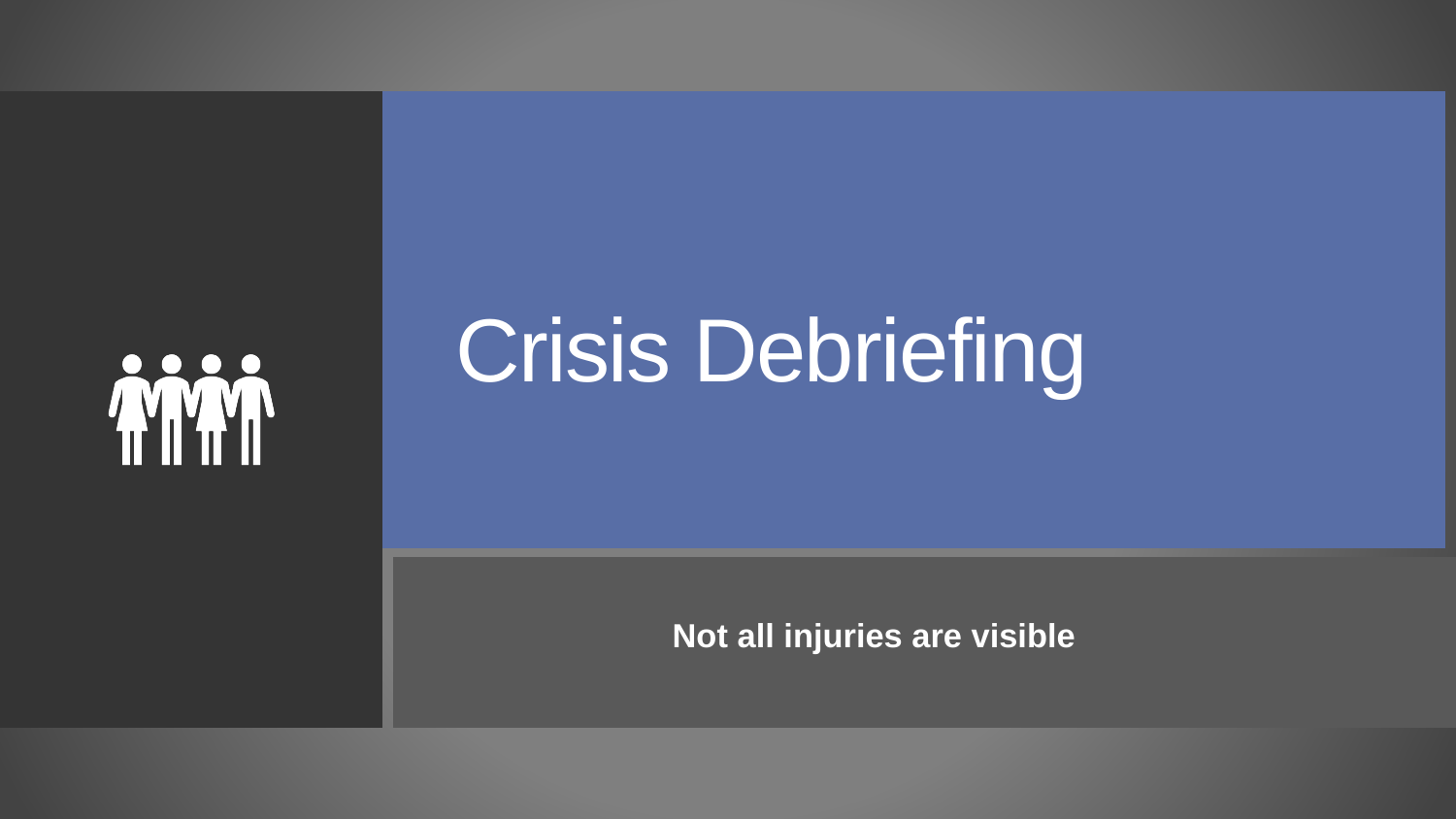#### **What?**

**Following** trauma/crisis exposure, an individual experiences both physical and psychological symptoms. Crisis Debriefing is a practice that allows individuals to both process and reflect on the traumatic events they've experienced.

#### **Who?**

- All the students during their first period of advisory when the school starts operating in Hybrid mode.
- The advisor will be the facilitator.
- **Crisis Debriefing can take several advisory periods and will cover several topics depending on the need.**

### **Why?**

- Helps lessen the unpleasant symptoms of trauma: an opportunity for ventilation of emotions.
- Alleviate/understand/pinpoi nt Post Traumatic Stress Disorder (PTSD) symptoms and trauma reactions.
- Mitigate the impact and assess whether follow-up is needed.
- Inform and empower in order to help build resilience and return to normal, healthy life (Develop coping  $skil<sup>u</sup>$ strategies).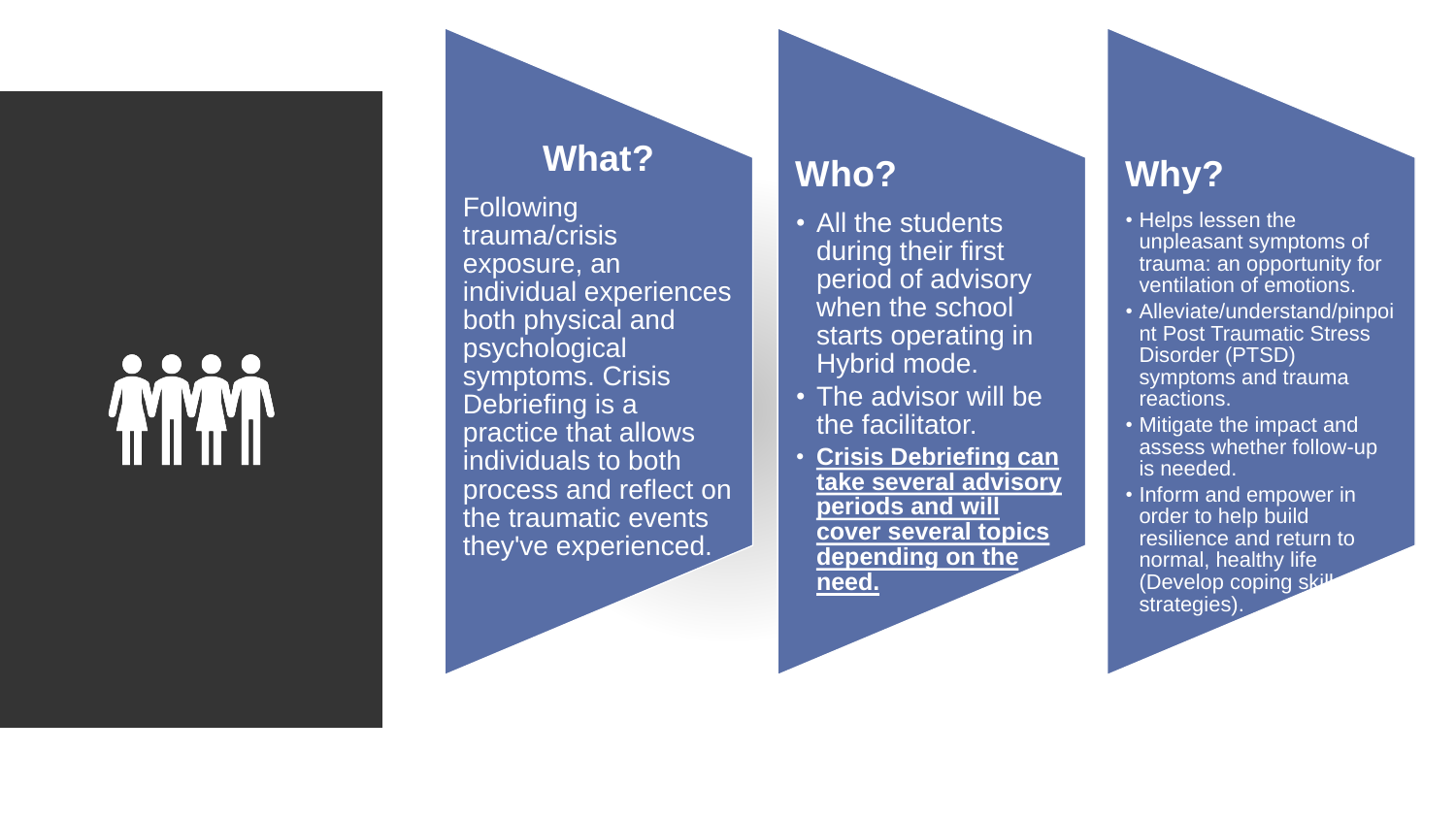#### Post-Traumatic Stress Disorder (PTSD)



**Avoid Thinking** of the Trauma



**Avoid Talking** of the Trauma



Easily Frightened



**Negative Thinking** 





on Guard

عت

Avoiding Places



Avoiding **Activities** 



Flashbacks



Cannot Concentrate





**Loss of Interest** 



**Feeling Guilt** 

or Shame





**Sleeping Difficulty** 



**Bad Dreams**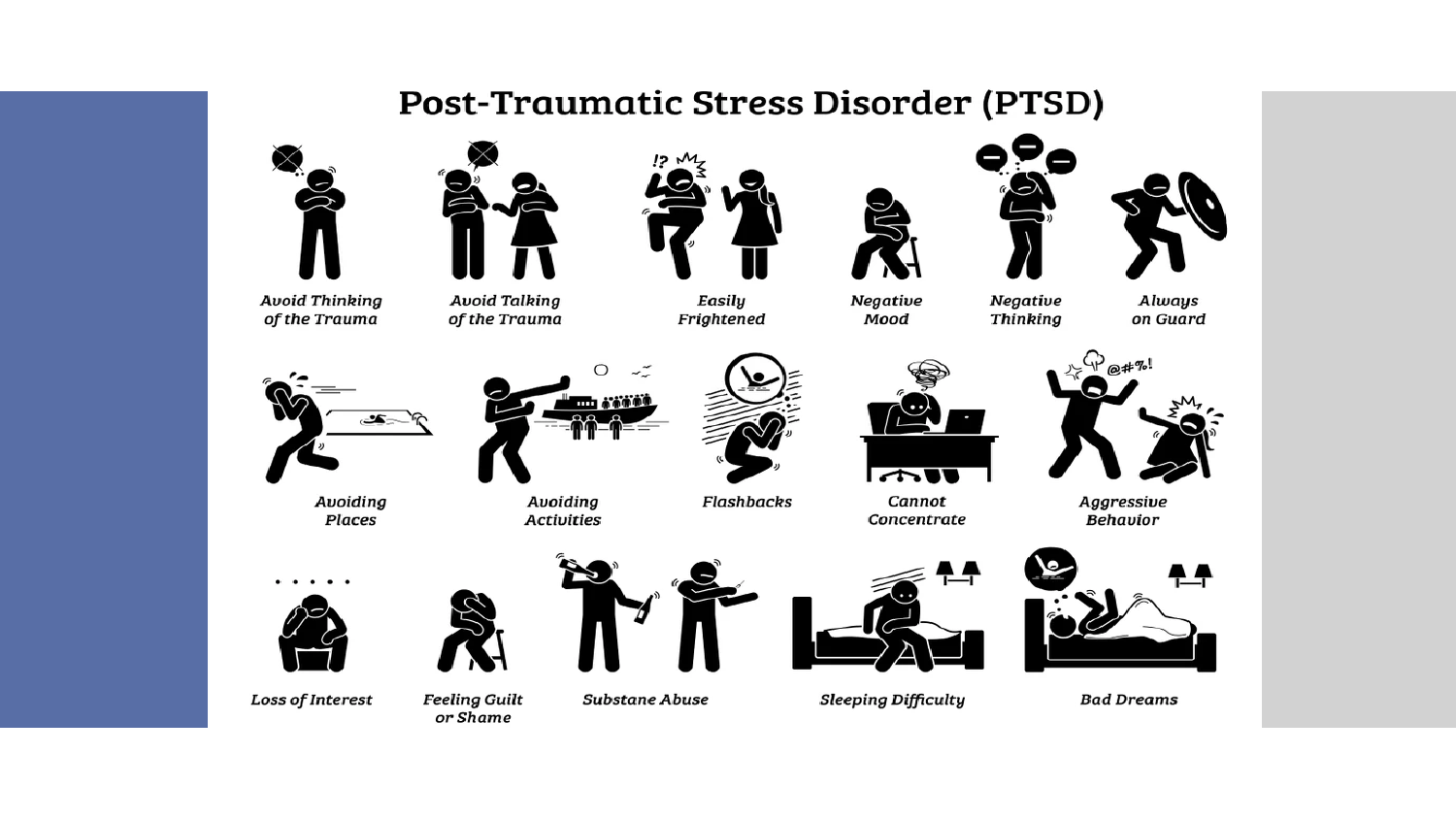#### How?

## Questions

 $\frac{5}{6}$  Each one of you will describe what happened and facts are **gathered** 

se<br>
Thoughts<br>
C thoughts<br>
C respons examine your **Q** thoughts, and responses to the event experienced

**o** You will **S** You will<br>
C examine<br>
C sensatio<br>
C feelings<br>
E and now<br> **Lu** also disc examine your  $\frac{1}{2}$  sensations and  $\overline{O}$  feelings then **E** and now, and  $\overline{11}$  also discuss anything that has been particularly troubling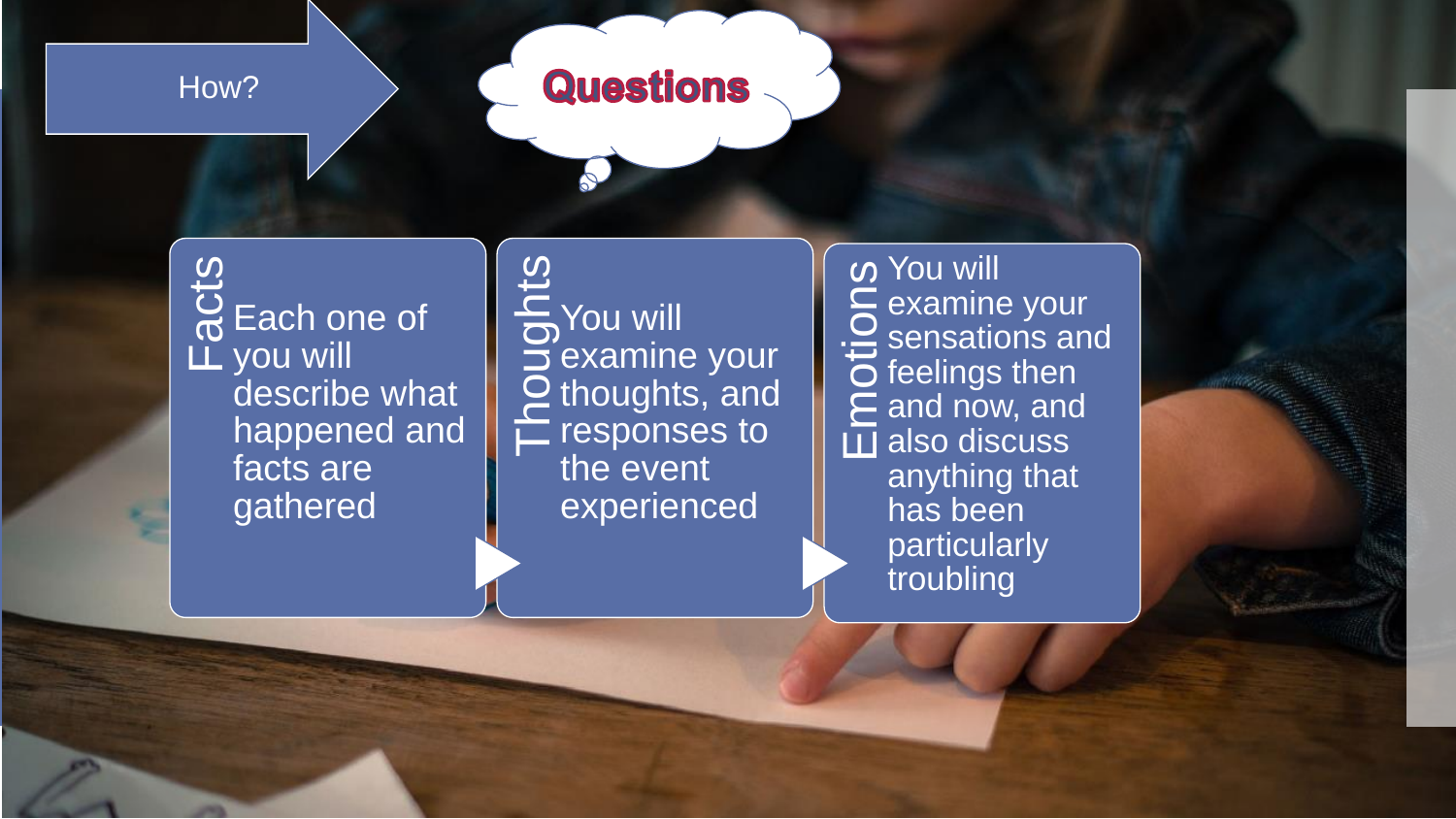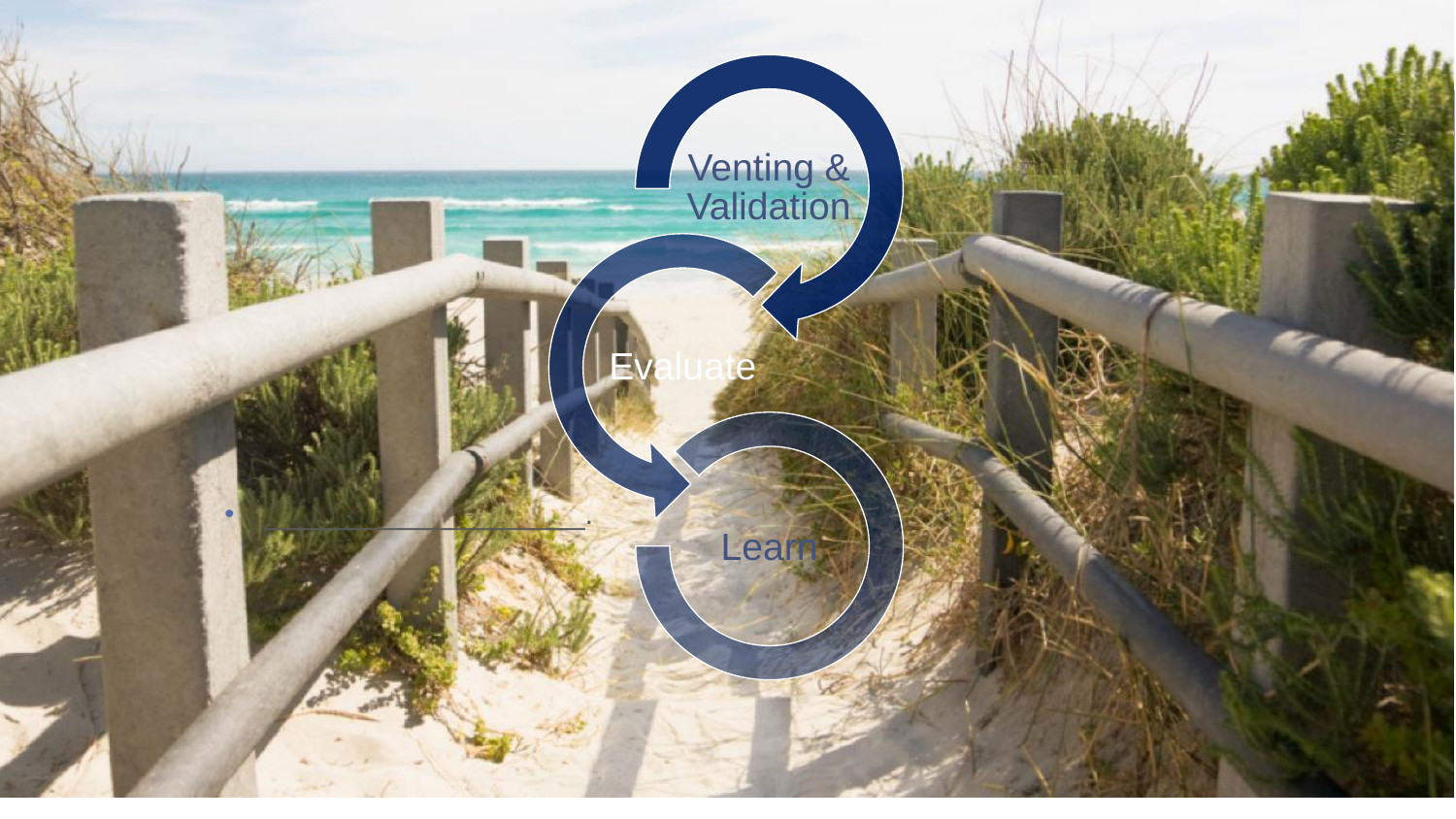

- Your advisor will teach you about your stress response (reactions).
- Your advisor will offer guidance on how to cope with stress related to the incidents.
- You will be able to better understand how an experience has affected you.
- You will be able to learn if you need further support or referral.